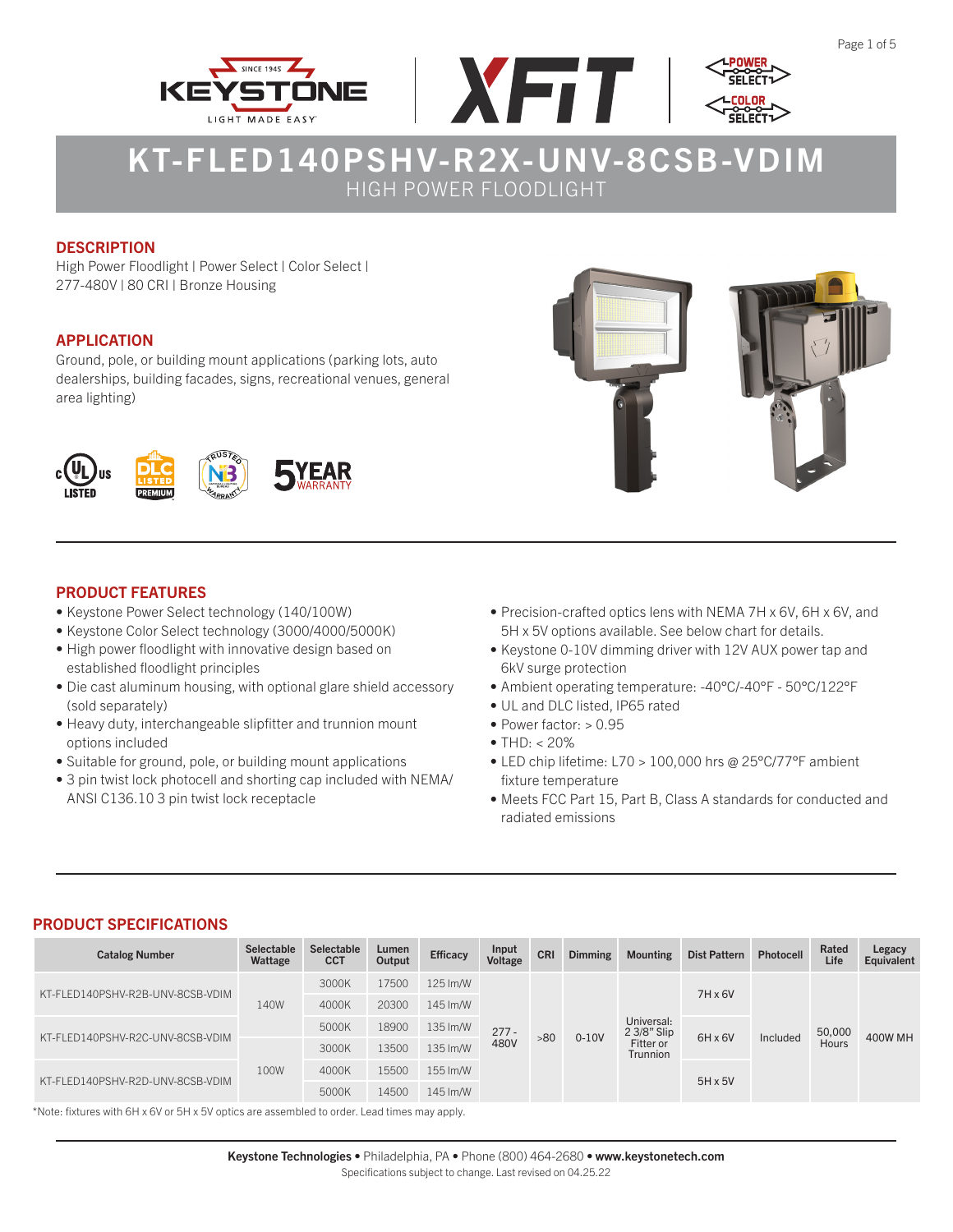





#### WIRING DIAGRAM



#### POWER AND COLOR SELECT INSTRUCTIONS

This fixture is equipped with field-adjustable selectable wattage and selectable CCT technology.

- 1. Ensure power is off to the fixture.
- 2. Unscrew the gasketed caps from the back of the fixture as shown in the images below.
- 3. Adjust dip switches to desired settings.
- 4. Screw on gasketed caps.
- 5. Restore power to fixture.

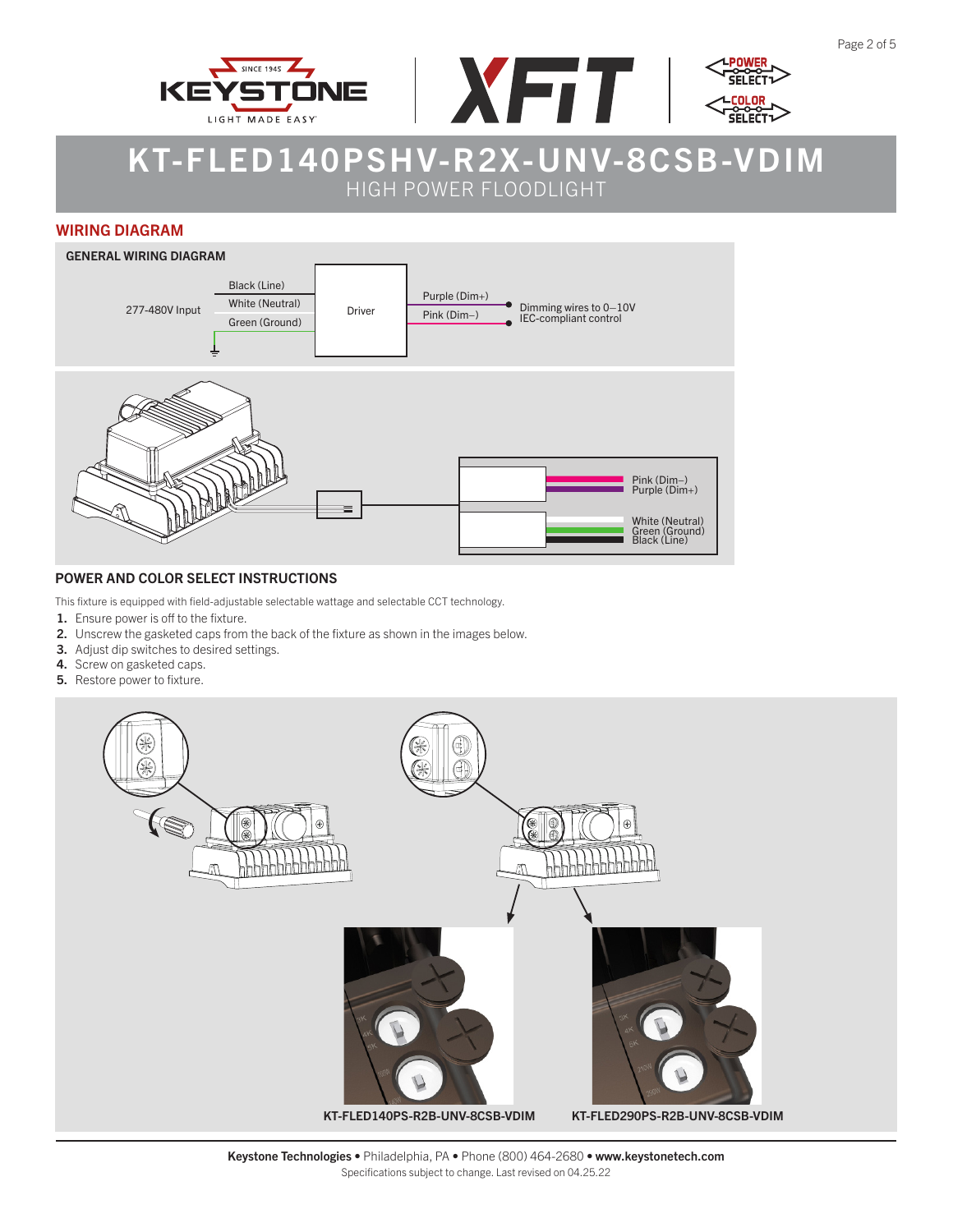



#### **PHOTOMETRICS**



Luminous Intensity Distribution Curve













Keystone Technologies • Philadelphia, PA • Phone (800) 464-2680 • www.keystonetech.com Specifications subject to change. Last revised on 04.25.22

**POWE** 

וח־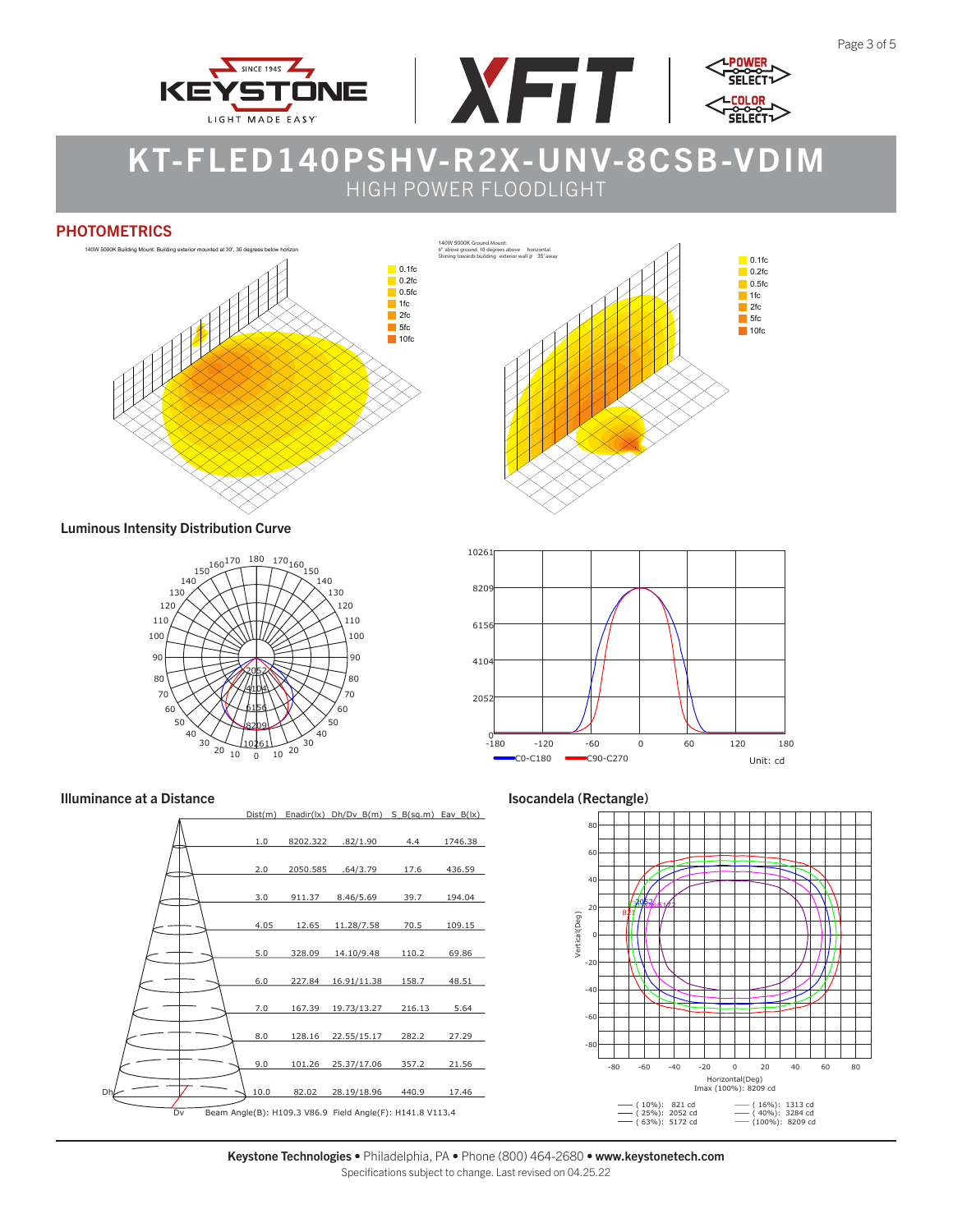



### EPA SPECIFICATIONS

#### Small-Size Fixture Housing

- Conditions: Horizontal winds only for calculations. Worst case total projected area used for calculations.
- All drag coefficients are set as worst case 1.2.
- For details on exact EPA calculations and assumptions, please contact productsupport@keystonetech.com

| EPA Calcs $(1.2*ft^2$   View)  |                                   | <b>Single Fixture</b>         | 2 Fixtures<br>at $90°$ | 2 Fixtures<br>at 180 <sup>°</sup> |               |
|--------------------------------|-----------------------------------|-------------------------------|------------------------|-----------------------------------|---------------|
| <b>Mounting</b><br>Application | <b>Fixture</b><br><b>Position</b> | <b>Housing</b><br><b>Size</b> |                        | Æ                                 |               |
| <b>Slip Fitter</b><br>Mount    | $45^\circ$                        | S (140W)                      | 1.089 sq. ft.          | 1.778 sq. ft.                     | 1.377 sq. ft. |

#### PHYSICAL SPECIFICATIONS



#### EXPLODED VIEW